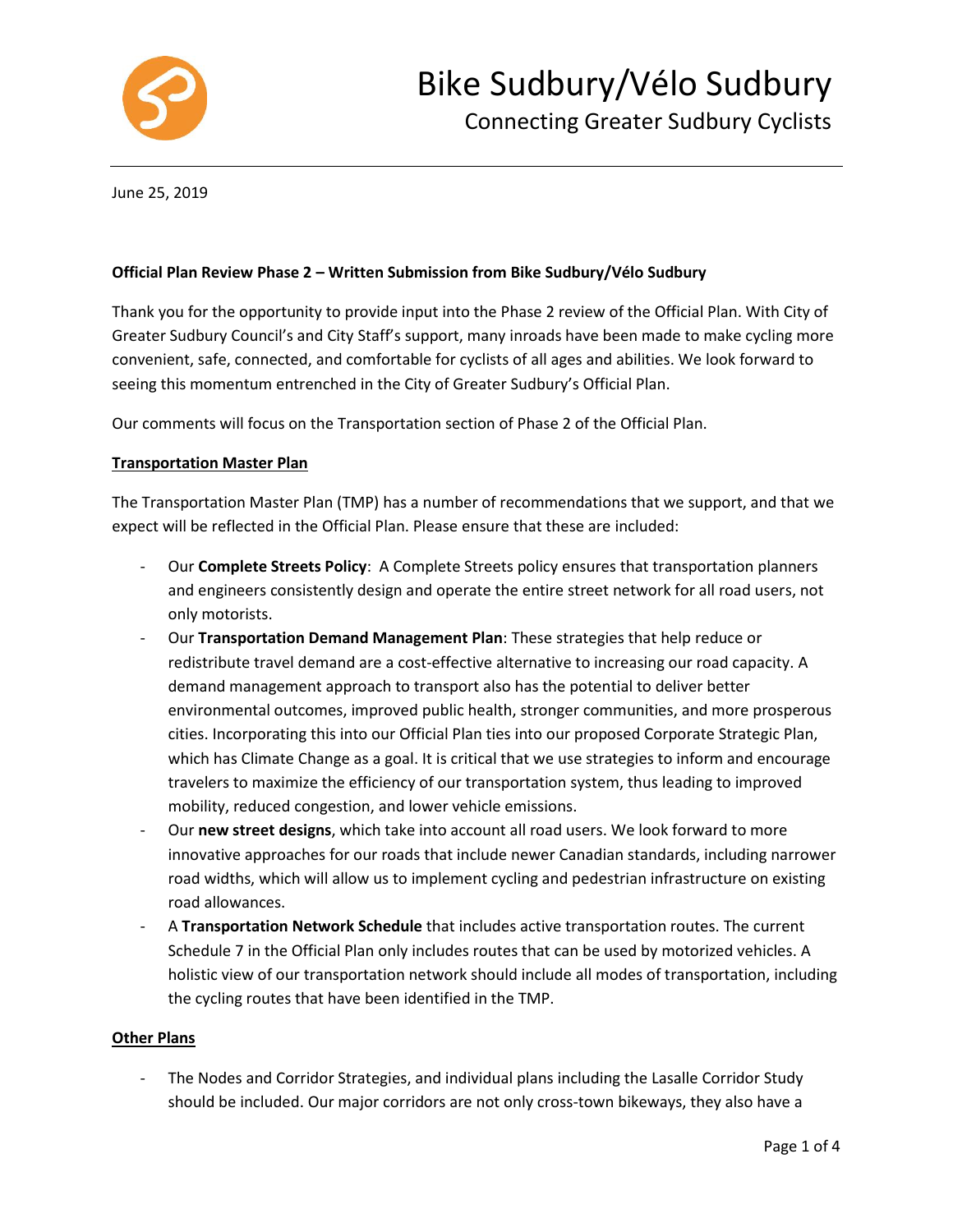significant number of destinations to which people want to bike. They are the ones that are most in need of accommodating all modes of travel, with specific infrastructure required to ensure the safety of our most vulnerable road users because of the volume and speed of traffic in these corridors.

### **Cycling Comfort and Safety**

What we hear the most from people who aren't yet cycling on our roads, is that they don't feel safe on them. We see more and more people biking on sidewalks. Our Official Plan needs to contain strategies that will encourage people to bike and that will keep them safe. This should include:

- Programs to ensure the safety of all road users. Sometimes called **Vision Zero** (zero fatalities and zero major injuries on our roads), these strategies ensure that we design new roads and retrofit existing roads with appropriate infrastructure (lanes, crossings, intersections, etc.) that keeps everyone safe.
- **Maintenance priorities** to ensure cycling safety, including street sweeping, salt mitigation, line painting. It should be a priority in the spring to get pedestrian and cycling infrastructure addressed early. Roads and paved multi-use paths should be swept periodically during the year, and worn-out lines should be refreshed as soon as they begin to fade.
- **Green streets** are street designs that include green infrastructure, which have a positive impact not only on stormwater management, but also on cyclist comfort. Our streets need to be safe, and they should also be pleasant to use. Our urban design policies should include a Green Streets policy.
- **Safe cycling infrastructure** as detailed below.

# **Cycling Infrastructure – Implementation Priorities**

We currently have a very complete minimum grid of roads that allows anyone to go anywhere in our city and very efficiently too – if you're in a car. But it's a different thing if you are on a bike. A minimum grid of cycling infrastructure will allow anyone on a bike to get anywhere in the city, by using a direct and safe route, something that all car drivers currently enjoy. **#minimumgrid**

The Transportation Master Plan contains a Cycling and Pedestrian Master Plan, which shows maps colour-coded to the type of infrastructure that is proposed on specific roads, and with additional maps showing the phasing for implementation of that infrastructure. At the time that this plan was prepared, the network's implementation priorities were closely tied to future road reconstruction projects.

However, the proposed network of bike routes is constantly evolving as the city grows and changes. Many of the recommended routes have been or are currently being implemented. Some roads need to be re-evaluated since they're not identified in the TMP for cycling.

Funding for cycling infrastructure needs to prioritize those roads that most need it - our major arterial roads that **connect communities and neighbourhoods across the city**, and that have destination points including schools, businesses, shopping opportunities, and other amenities. Most of these arterials do not have alternatives that cyclists can use to get to their destination of choice.

Our proposed minimum grid includes arteries within the community of Sudbury that currently have cycling infrastructure or will shortly have infrastructure, including Second Avenue, Bancroft Avenue,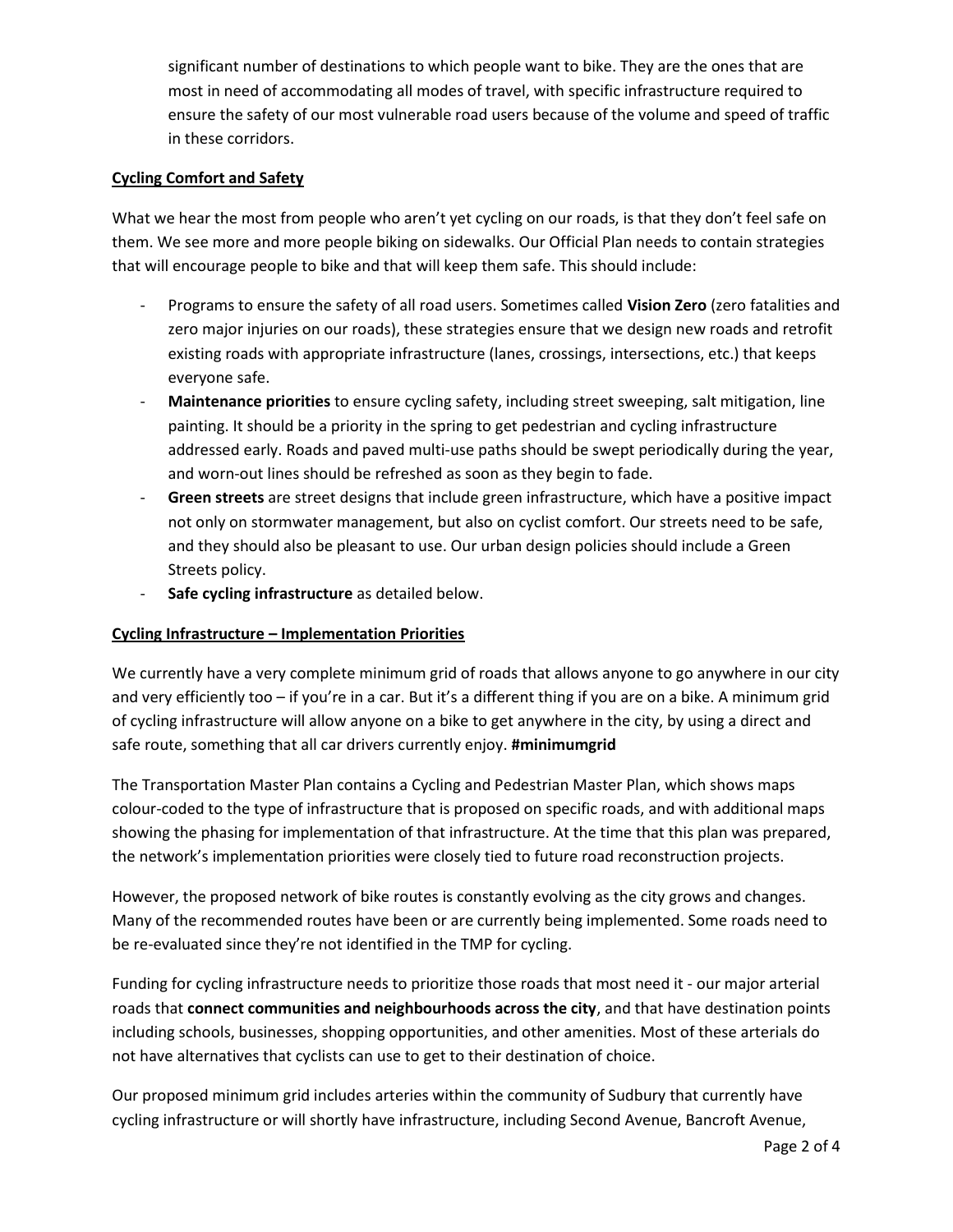Howie Drive, Southview Drive, Bouchard Street, Ramsey Lake Road, Maley Drive, and Kelly Lake Road. But many do not, including Paris Street, Notre Dame Avenue, Lasalle Boulevard, Barrydowne Road, Falconbridge Road, Lorne Street, Elm Street, Regent Street and the Kingsway.

The grid also includes community connectors including infrastructure which can be either on (paved shoulders) or beside (paved trails) MR 35, MR 55, MR 80, Falconbridge Road, and Allen Road. These connectors will ensure that people who bike will be able to safely get to any community in Greater Sudbury**.**

Safe routes through each community's town center also need to be implemented in all of our communities including Azilda, Chelmsford, Capreol, Coniston, Hanmer, Lively and others.

We need to develop a more aggressive schedule to complete this connected cycling network, in much less time than the 10-15+ years that is identified for some major roads in the Cycling and Pedestrian Master Plan. **#buildthegrid**

The existing Official Plan contains a "Road Network Improvements: Implementation Priorities" list. All of our arterials should be evaluated for not only motorized vehicle enhancements, but also cycling enhancements. The **Implementation Priorities** list needs to include the cycling-related priorities too.

Finally, section 11.4 in the current Official Plan refers to parking, but it does not include policies for **bicycle parking**, only for cars. Policies to provide bicycle parking should be included in this section.

## **Multi-Modal Approaches**

Many people who bike own cars. They also walk and take transit. Younger generations are **multi-modal** in their approach to transportation. The transportation network needs to be evaluated and planned in a holistic way, integrating transit, walking and multi-modal paths and trails.

**Multi-modal levels of service** should be developed that guide the planning and maintenance of the network based on all modes of travel, including walking, biking, transit, trucks, and cars.

**Traffic modeling** needs to take into account Transportation Demand Management, which has the intent of reducing single-passenger trips, this taking cars off the road. This is a much better and more cost effective alternative to building more roads, or widening existing roads.

### **Land Use Planning**

There are land use planning sections in other sections in the Transportation section of our current Official Plan eg 11.3.2 Land use policies to support transit needs. **Land use planning** needs to incorporate **all modes of travel**, to facilitate and encourage transportation modes other than cars. Connections need to be incorporated into all new developments, and urban design guidelines and site plan guidelines need to identify connectivity and access to cycling routes.

### **Climate Change**

Transportation in Greater Sudbury is the **highest emitter of carbon emissions**. In order to address this, we need to be aggressive in changing how and when we travel. Active Transportation needs to be